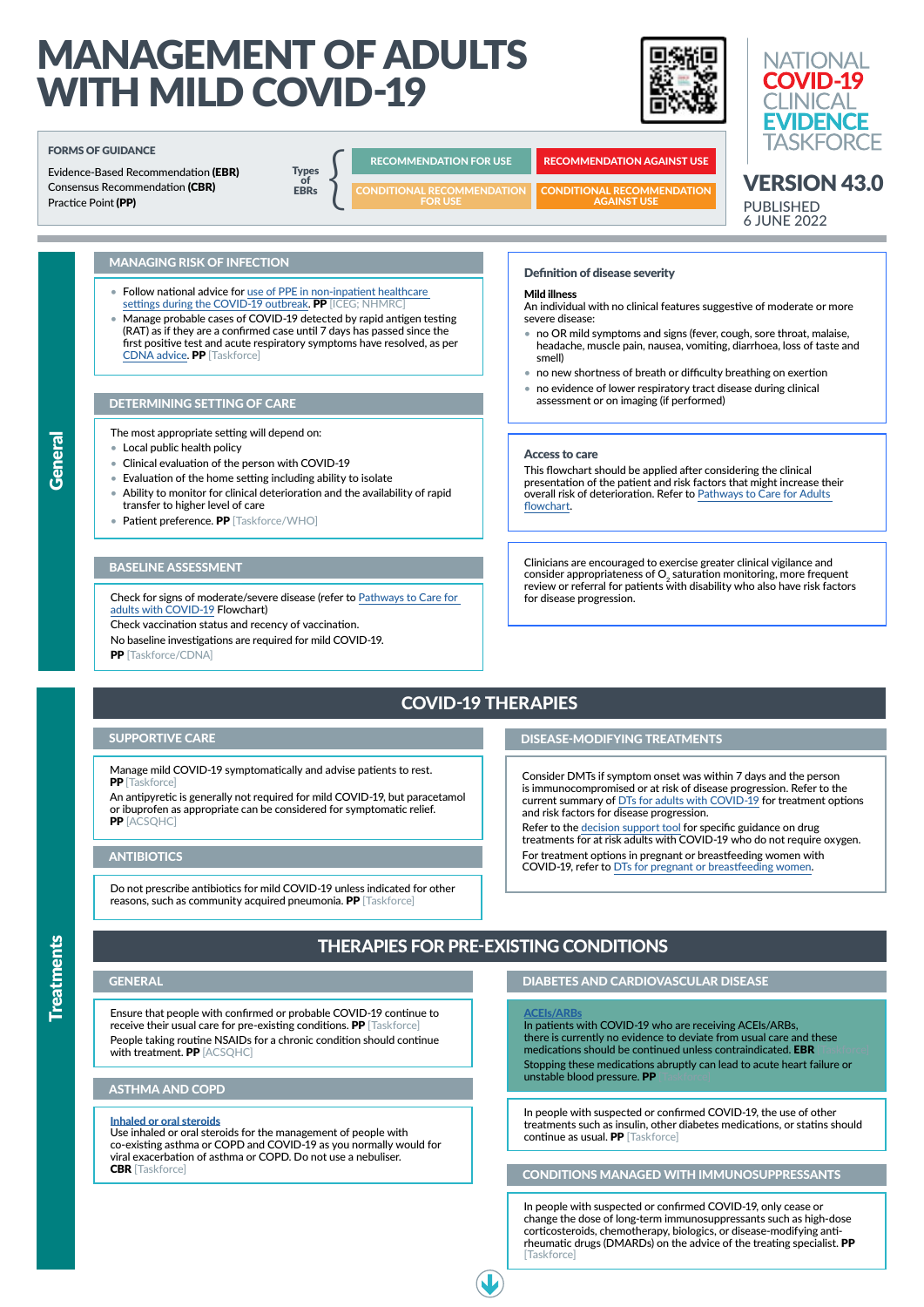## THINGS TO WATCH FOR

Advise the person with COVID-19 and their carer or family members to look out for the development of new or worsening symptoms, especially breathing difficulties which may indicate the development of pneumonia or hypoxaemia.

**Treatments (cont.)** Treatments (cont.)

In women who have COVID-19 and who are taking oral menopausal hormone therapy (MHT), manage these medications as per usual care. In women who stop or suspend oral MHT, review the indication for this and consider transitioning to a transdermal preparation. Manage transdermal MHT as per usual care. CBR [Taskforce]

Reassure the person that 4 out of 5 people with COVID-19 will have a mild illness and will usually recover 2 to 3 weeks after the initial onset of symptoms.

If respiratory symptoms do worsen, this is most likely to occur in the 2nd or 3rd week of illness. PP [Taskforce]

In women who stop or suspend contraception when they have COVID-19, restart contraception at the time of discharge or when acute symptoms have resolved. CBR [Taskforce]

### OESTROGEN CONTAINING THERAPIES

There is no current evidence that supports the benefit of pulse oximetry compared with a home monitoring program in people with COVID-19 who are receiving care at home. PP [Taskforce]

In women who have COVID-19 and who are taking oestrogen-containing contraception, manage these medications as per usual care. CBR [Taskforce]

- Not up to date with vaccination against COVID-19
- Older age, e.g. over 50 years for Aboriginal and Torres Strait Islander people, or otherwise over 65 years
- Pregnant
- Comorbidities:
	- lung disease, including COPD, asthma or bronchiectasis
- cardiovascular disease, including hypertension
- obesity (BMI >30 kg/m2)
- diabetes
- renal failure
- immunocompromising conditions (\*\* refer right)
- Concerns about personal safety or access to care.

Be aware that different pulse oximeters have different specifications, and that some can under or overestimate readings especially if the saturation level is borderline. Overestimation has been reported in people with darker skin. [NICE UK]

The RACGP has developed supporting materials to assist with care of people with mild COVID-19 at home. [Please refer to Home-care guidelines for patients](https://www.racgp.org.au/clinical-resources/covid-19-resources/clinical-care/covid-19-home-care-guidelines/)  [with COVID-19](https://www.racgp.org.au/clinical-resources/covid-19-resources/clinical-care/covid-19-home-care-guidelines/).

Risk factors for deterioration (\* refer right) include:

For guidance on when to escalate care, refer to the [Pathways to Care](https://covid19evidence.net.au/wp-content/uploads/FLOWCHART-PATHWAYS-TO-CARE.pdf)  [flowchart](https://covid19evidence.net.au/wp-content/uploads/FLOWCHART-PATHWAYS-TO-CARE.pdf).

## PULSE OXIMETERS

People with risk factors for deterioration, who are being cared for at home, could be offered monitoring of oxygen saturation with [pulse](https://app.magicapp.org/#/guideline/L4Q5An/rec/j962dR)  [oximetry](https://app.magicapp.org/#/guideline/L4Q5An/rec/j962dR). CBR [Taskforce]

For some patients, symptoms may persist for longer than 4 weeks, or new symptoms may develop. The range of potential long term symptoms of COVID-19 is as yet unknown. For patients who present with possible [long-term symptoms of COVID-19,](https://covid19evidence.net.au/wp-content/uploads/FLOWCHART-POST-COVID-19.pdf) supportive treatment is required.





\*The evidence to allow us to rank risk factors in order of priority is not yet available.

#### \*\*IMMUNOCOMPROMISING CONDITIONS:

- Primary or acquired immunodeficiency:
	- haematologic neoplasms: leukaemias, lymphomas, myelodysplastic syndromes
	- post-transplant: solid organ (on immunosuppressive therapy), haematopoietic stem cell transplant (within 24 months)
	- immunocompromised due to primary or acquired (AIDS) immunodeficiency
	- other significantly immunocompromising conditions
- Immunosuppressive therapy (current or recent):
	- chemotherapy, whole body radiotherapy or total lymphoid irradiation
	- high-dose corticosteroids (≥20 mg of prednisone per day, or equivalent) for ≥14 days
	- selected other potent immunosuppressive therapies (refer to [ATAGI advice\)](https://www.health.gov.au/resources/publications/atagi-recommendations-on-the-use-of-a-third-primary-dose-of-covid-19-vaccine-in-individuals-who-are-severely-immunocompromised).

PP [Taskforce]